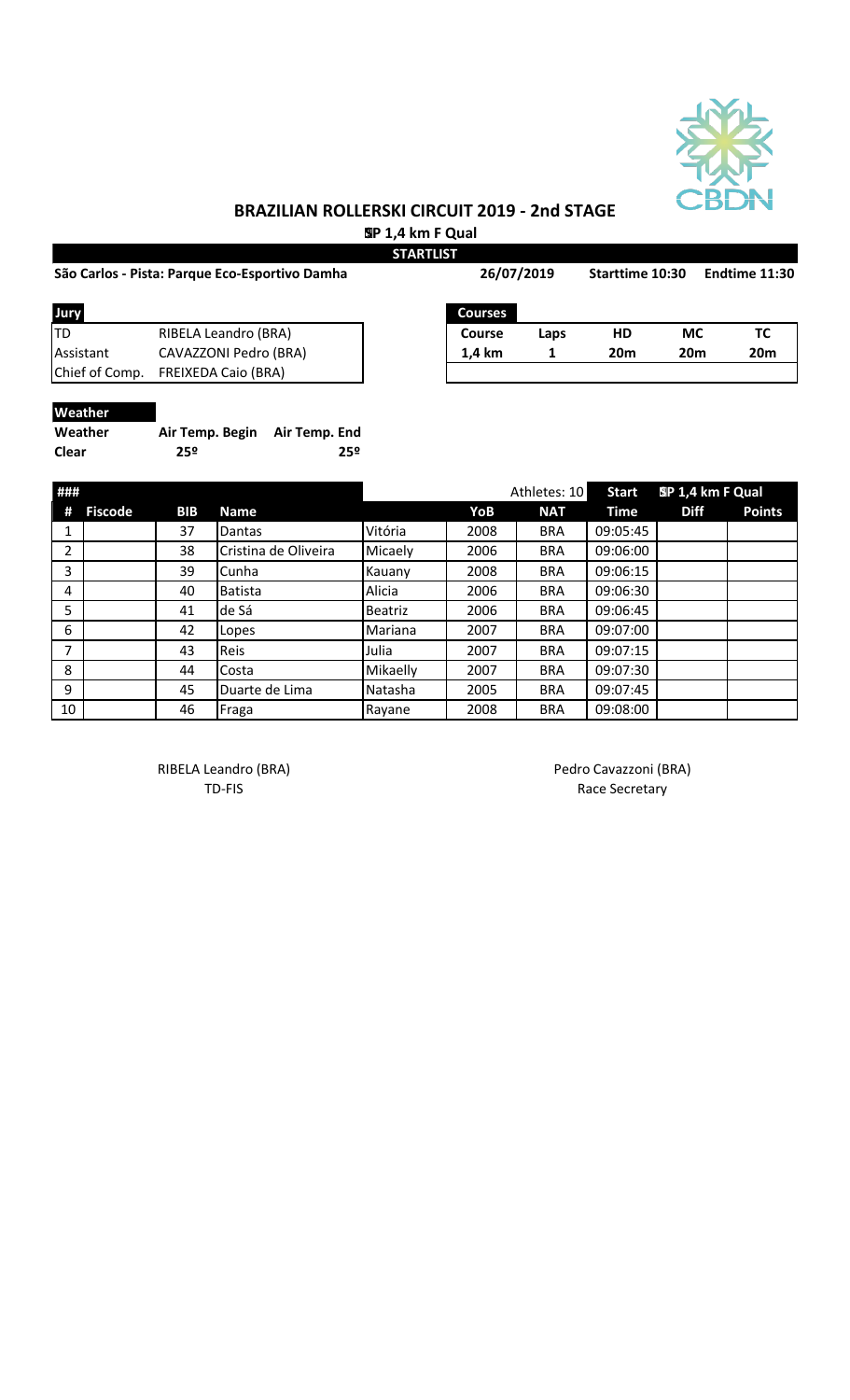

 **SP 1,4 km F Qual**

|                                                |            |                                  |                | <b>STARTLIST</b> |                 |                 |                  |               |
|------------------------------------------------|------------|----------------------------------|----------------|------------------|-----------------|-----------------|------------------|---------------|
| São Carlos - Pista: Parque Eco-Esportivo Damha |            | 26/07/2019                       |                |                  | Starttime 10:30 |                 | Endtime 11:30    |               |
| Jury                                           |            |                                  |                | <b>Courses</b>   |                 |                 |                  |               |
| <b>TD</b>                                      |            | RIBELA Leandro (BRA)             |                | Course           | Laps            | HD              | <b>MC</b>        | TC            |
| Assistant                                      |            | CAVAZZONI Pedro (BRA)            |                | 1,4 km           | 1               | 20 <sub>m</sub> | 20 <sub>m</sub>  | 20m           |
| Chief of Comp.                                 |            | <b>FREIXEDA Caio (BRA)</b>       |                |                  |                 |                 |                  |               |
| Weather                                        |            |                                  |                |                  |                 |                 |                  |               |
| Weather                                        |            | Air Temp. Begin<br>Air Temp. End |                |                  |                 |                 |                  |               |
| Clear                                          | 25º        | 25 <sup>°</sup>                  |                |                  |                 |                 |                  |               |
| ###                                            |            |                                  |                |                  | Athletes: 10    | <b>Start</b>    | SP 1,4 km F Qual |               |
| <b>Fiscode</b><br>#                            | <b>BIB</b> | <b>Name</b>                      |                | YoB              | <b>NAT</b>      | Time            | <b>Diff</b>      | <b>Points</b> |
| 1                                              | 37         | Dantas                           | Vitória        | 2008             | <b>BRA</b>      | 00:04:07,87     |                  |               |
| $\overline{2}$                                 | 42         | Lopes                            | Mariana        | 2007             | <b>BRA</b>      | 00:04:09,48     | 00:00:01,61      |               |
| 3                                              | 44         | Costa                            | Mikaelly       | 2007             | <b>BRA</b>      | 00:04:41,47     | 00:00:33,60      |               |
| 4                                              | 38         | Cristina de Oliveira             | Micaely        | 2006             | <b>BRA</b>      | 00:04:44,29     | 00:00:36,42      |               |
| 5                                              | 46         | Fraga                            | Rayane         | 2008             | <b>BRA</b>      | 00:04:52,17     | 00:00:44,30      |               |
| 6                                              | 45         | Duarte de Lima                   | Natasha        | 2005             | <b>BRA</b>      | 00:05:07,07     | 00:00:59,20      |               |
| $\overline{7}$                                 | 43         | Reis                             | Julia          | 2007             | <b>BRA</b>      | 00:05:11,23     | 00:01:03,36      |               |
| 8                                              | 39         | Cunha                            | Kauany         | 2008             | <b>BRA</b>      | 00:05:26,65     | 00:01:18,78      |               |
| 9                                              | 40         | <b>Batista</b>                   | Alicia         | 2006             | <b>BRA</b>      | 00:05:32,32     | 00:01:24,45      |               |
| 10                                             | 41         | de Sá                            | <b>Beatriz</b> | 2006             | <b>BRA</b>      | 00:05:52,98     | 00:01:45,11      |               |

RIBELA Leandro (BRA) and a control of the Pedro Cavazzoni (BRA)

TD-FIS Race Secretary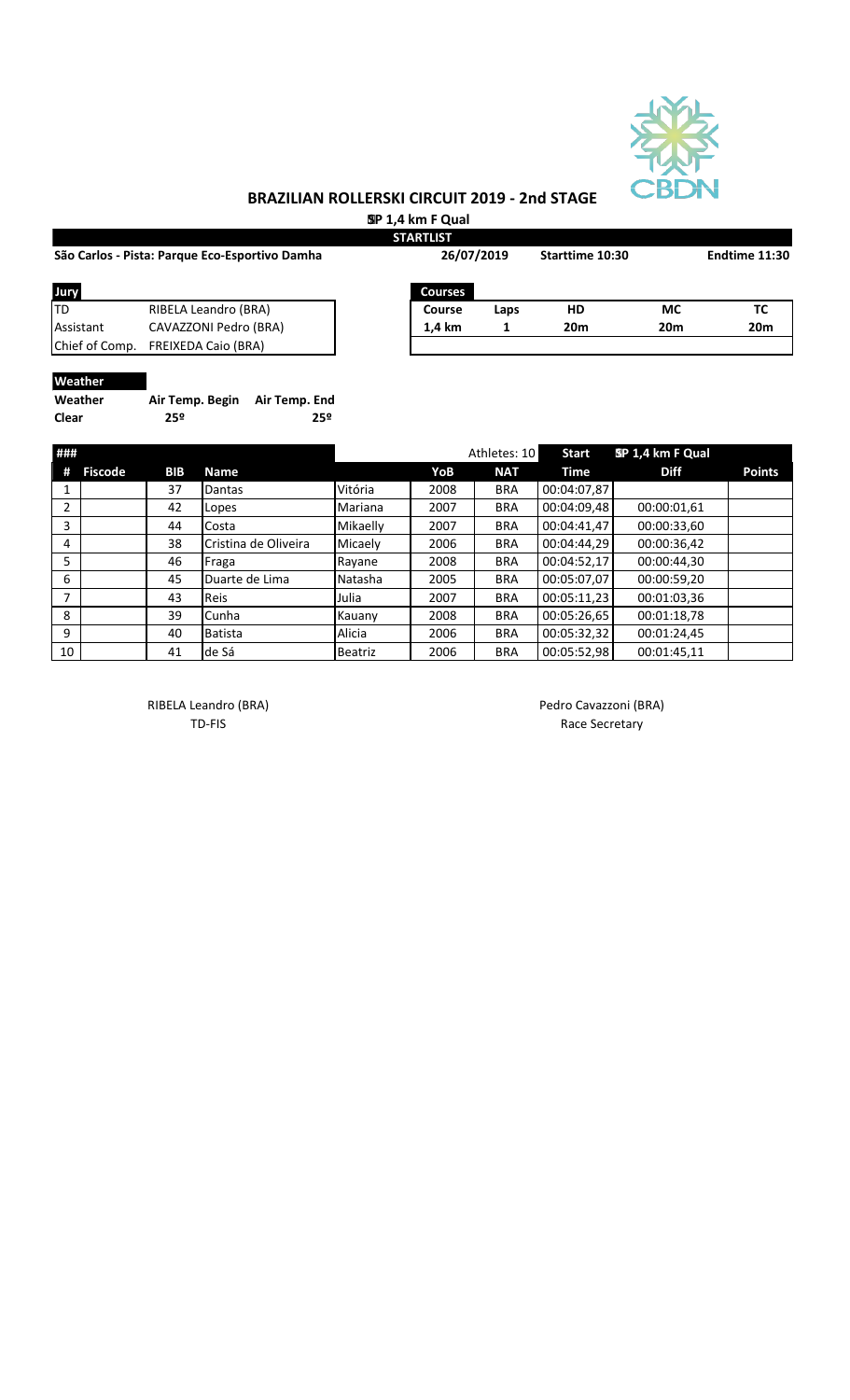**SP 1,4 km F Final**

|                                                | <b>START LIST</b> |                 |                      |
|------------------------------------------------|-------------------|-----------------|----------------------|
| São Carlos - Pista: Parque Eco-Esportivo Damha | 26/07/2019        | Starttime 10:30 | <b>Endtime 11:30</b> |

**1/2 FINALS FINAL A**

| Heat $#12$ |     |                              |            |
|------------|-----|------------------------------|------------|
| Pos        | Bib | Name                         | Rank       |
|            | 37  | Dantas Vitória               |            |
| 2          | 42  | Lopes Mariana                |            |
| 3          | 44  | Costa Mikaelly               |            |
|            | 38  | Cristina de Oliveira Micaely |            |
|            | 46  | Fraga Rayane                 |            |
| 6          | 45  | Duarte de Lima Natasha       | <b>DNF</b> |